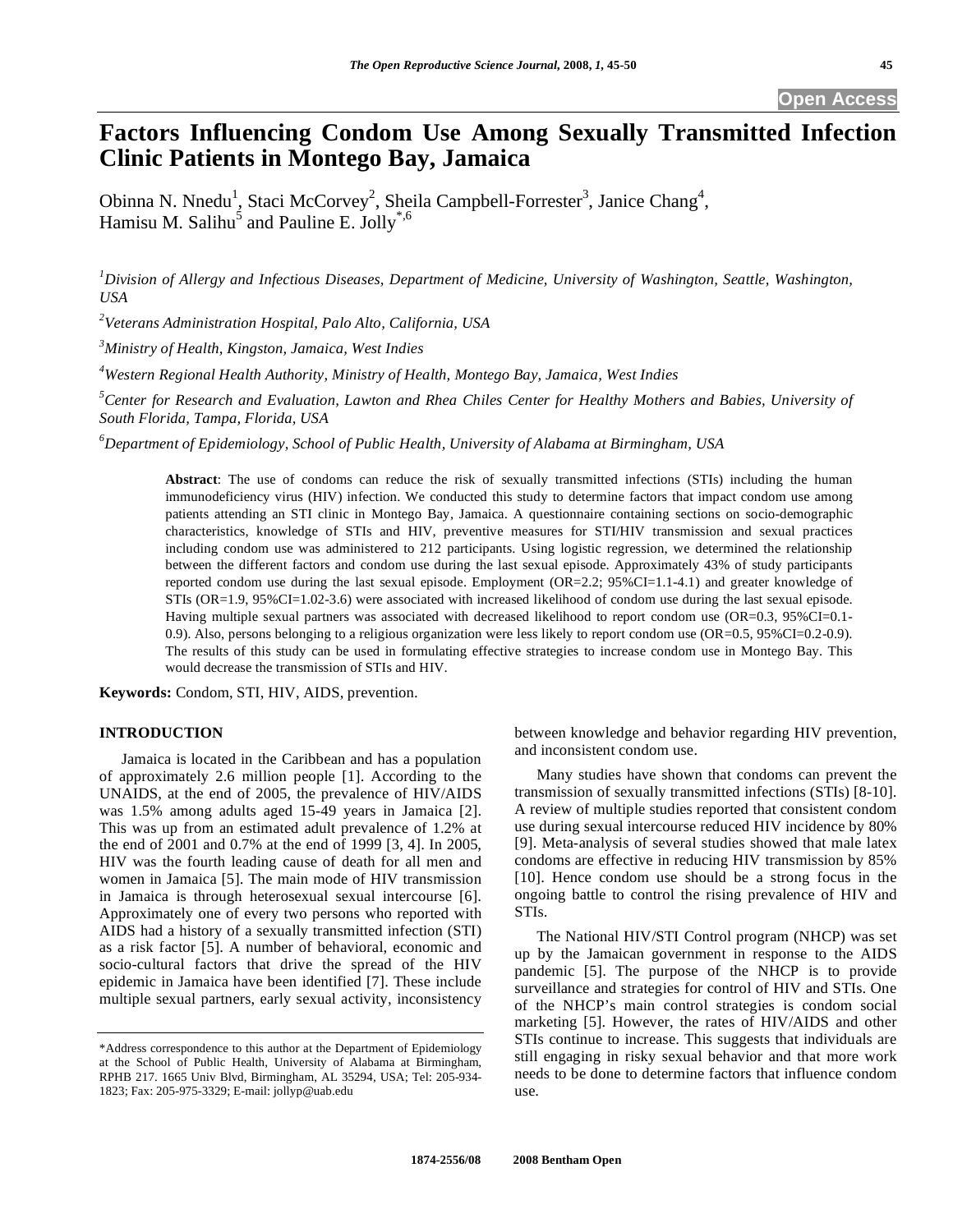This paper describes a study that investigated factors associated with condom use in Montego Bay, a city with a population of about 89,000 and known as the tourism capital of Jamaica. Montego Bay is the capital of the parish of St. James which is located in the northwestern region of the island. The parish has the highest prevalence rate of AIDS cases (992/100,000) in Jamaica [5]. This prevalence rate is more than twice the national prevalence rate of 439/100,000. The parish of St. James also had the highest HIV seropositive rate (5.778) in STI clinic attendees in the country in 2005 [5]. The economy of Jamaica is largely dependent on tourism as its main income earner and the high influx of tourists into Montego Bay each year may explain this high prevalence. A thorough understanding of the attitudes toward sex and safe sex practices of the people in this parish will be useful in controlling the incidence and prevalence of HIV/AIDS and other STIs. Also, understanding the barriers to condom use is an important step toward encouraging safer sexual practices.

# **MATERIALS AND METHODOLOGY**

 Our study was conducted at a health center in Montego Bay that provides STI and other services for the parish of St. James. Approval for the study was obtained from the Institutional Review Board at the University of Alabama at Birmingham, the Advisory Panel of Ethics and Medico-Legal Affairs in the Ministry of Health, Kingston, Jamaica and the Western Regional Health Authority, Jamaica. Study participants were recruited from patients attending the STI clinic. The patients were told of the study and asked if they were interested in participating. Those who showed interest were asked to read an informed consent form and to ask questions. After all questions were answered, they were asked to sign the informed consent form indicating their agreement to participate. A pre-tested questionnaire that included questions on demographic factors, knowledge of STIs and preventive measures taken, knowledge of HIV transmission, sexual history and practices including condom use was administered to each participant. Questions on demographic factors included age, gender, marital status, level of education, formal employment and whether participants belonged to a religious group.

 Regarding knowledge of STIs, participants were asked to name all of the STIs that they knew. A knowledge score was developed in which participants were assigned one point for each STI named. However, if participants did not mention HIV/AIDS they were given a score of zero regardless of how many other STIs they mentioned. We did this to give added weight to HIV/AIDS which is the most important STI since it is fatal and not yet curable. We used the median score of 3 to compare participants with a score higher than 3 to those with a score of 3 or less. Our dependent variable of interest was condom use during the last sexual episode. We also assessed participants' knowledge of how HIV is spread by developing a score system. Participants were given a score of one point for every correct answer regarding method of HIV transmission that they gave and a score of zero for each wrong answer. Participants with a score greater than the median score of 1 for this scale were compared to those with a score less than or equal to 1. A similar score system was used to determine participants' knowledge of methods for preventing HIV infection. Participants were asked to select

answers from a list of possible ways (some true, some false) that HIV can be prevented. Each correct choice was given one point and one point was subtracted for each incorrect answer. The correct options were: having only one faithful partner; using condoms all the time; abstaining completely from sex and not sharing injection needles. The incorrect options were: having a good diet; avoiding public toilets; avoid touching a person with AIDS; avoid sharing food with a person with AIDS; avoid being bitten by a mosquito; and avoid touching the corpse of someone who died from AIDS. The median score for the group was 2 and participants with a score greater than 2 were compared to those with a score of 2 or less in terms of condom use during the last sexual episode.

 Questions pertaining to the participant's sexual experiences and practices and condom use included whether the participant had multiple partners, discussed AIDS with his or her partner, discussed condom use with his or her partner, carried condoms with him/her at all times, had ever experienced condom breakage during sexual intercourse, ever felt pressured to have sex without a condom, used condoms regularly and had ever met a community peer educator (CPE).

 We entered the data in Microsoft Excel and then exported them into the SAS software package for statistical analysis. We generated  $2\times2$  contingency tables to obtain crude odds ratio estimates of association between the various sociodemographic factors, knowledge scales and sexual practices and condom use during the last sexual episode. Adjusted estimates that measured the independent association between the various potential predictors of condom use were obtained from a logistic regression model. Model fit was assessed by means of the –2 log likelihood ratio test. All tests of hypothesis were two-tailed with a type 1 error rate set at 5%.

## **RESULTS**

 Table **1** describes the demographic characteristics and condom use at last sexual episode for the study population. The average age of the study group was 29 years. Majority of the participants were females (74.5%) and majority (67.2%) had received a secondary level of education. About half of the participants (51.4%) reported that they were employed. Approximately 43% of participants (47% of males and 41% of females) reported using condoms during their last sexual encounter.

 Table **2** shows the relationships between the demographic characteristics and condom use at last sexual episode for the study group. Odds ratio (OR) estimates in this table are unadjusted. Marital status, employment and membership in a religious organization were significantly associated with condom use at the last sexual episode. Participants who were single were 50% less likely to have used condoms during the last sexual episode compared to those who were married (OR=0.5, 95%CI=0.3-0.8). Also, participants who were employed were 2 times as likely to have used condoms during last sexual episode compared to those who were unemployed  $(OR=2.0, 95\% CI=1.1-3.3)$ . Participants who belonged to a religious organization were 40% less likely to have used condoms during their last sexual episode compared to those who did not belong to a religious organization (OR=0.6, 95% CI=0.3-0.99).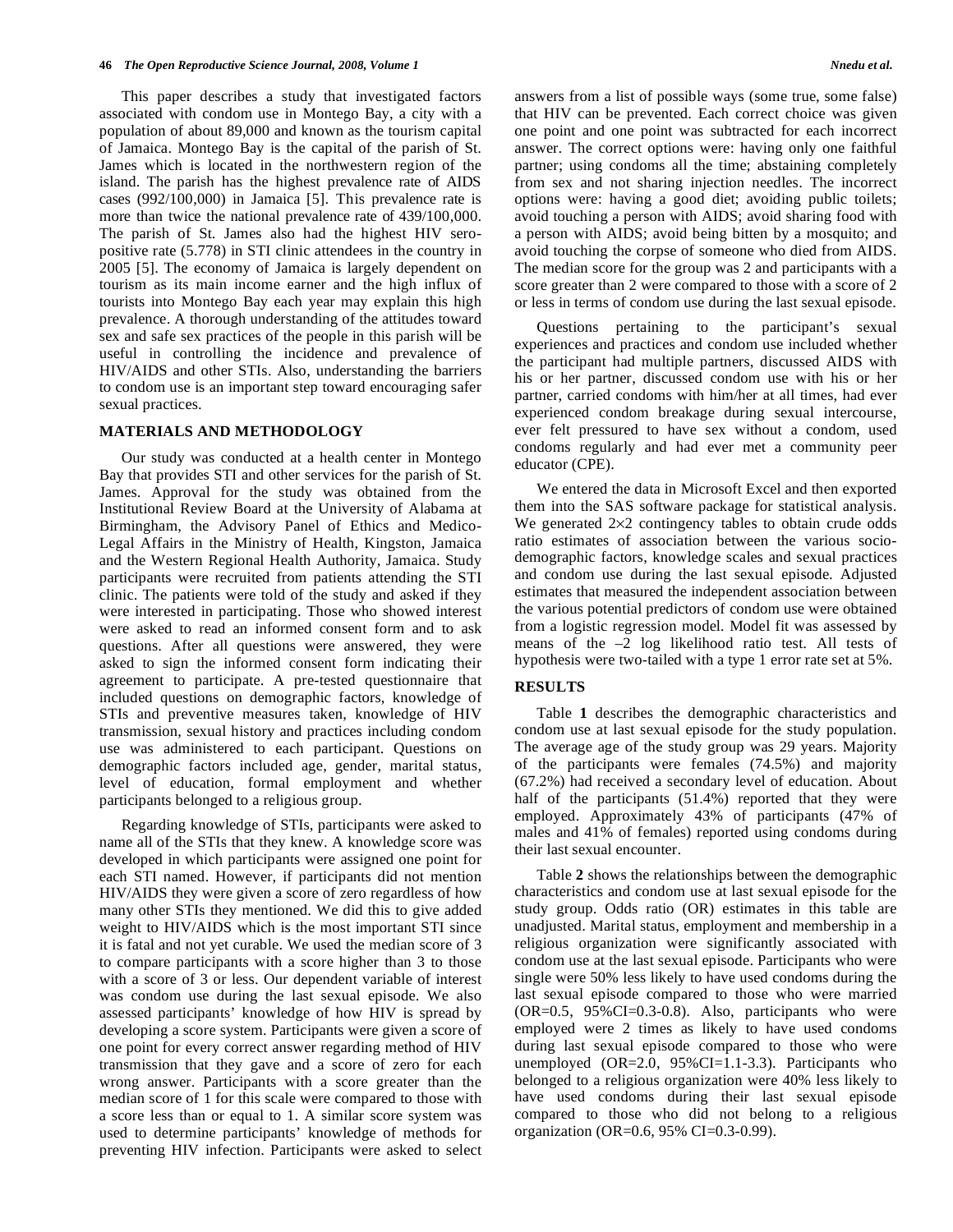|  |  |  |  | The Open Reproductive Science Journal, 2008, Volume 1 47 |  |  |
|--|--|--|--|----------------------------------------------------------|--|--|
|--|--|--|--|----------------------------------------------------------|--|--|

| Table 1. |  | <b>Demographic Characteristics of Study Population</b> |  |  |
|----------|--|--------------------------------------------------------|--|--|
|----------|--|--------------------------------------------------------|--|--|

| <b>Variable</b>                       | Number $(\% )$ |
|---------------------------------------|----------------|
| Age group (years)                     |                |
| $10-19$                               | 19(9.0)        |
| $20 - 29$                             | 100(47.1)      |
| 30 and above                          | 93 (43.9)      |
| Gender                                |                |
| Female                                | 158 (74.5)     |
| Male                                  | 54 (25.5)      |
| Marital status                        |                |
| Married                               | 86 (41.2)      |
| Single                                | 123 (58.8)     |
| Education                             |                |
| Primary/None                          | 35(18.5)       |
| Secondary education                   | 127(67.2)      |
| Beyond secondary education            | 27(14.3)       |
| Employed                              |                |
| N <sub>0</sub>                        | 103(48.6)      |
| Yes                                   | 109(51.4)      |
| Belong to a religious organization    |                |
| N <sub>0</sub>                        | 67(31.8)       |
| Yes                                   | 144 (68.2)     |
| Condom use during last sexual episode |                |
| N <sub>0</sub>                        | 120(57.4)      |
| Yes                                   | 89 (42.6)      |

 Unadjusted ORs for the relationship between the different knowledge scores and condom use at last sexual episode are presented in Table **3**. STI knowledge score was the only score that was significantly associated with condom use. Participants with a STI knowledge score above the median were twice as likely to have used a condom during their last sexual episode compared to those with a lower score (OR=2.1, 95%CI=1.2-3.7).

 The relationships between sexual practices including condom use and condom use at last sexual episode are presented in Table **4**. Participants who said that they carried condoms with them at all times were twice as likely to report condom use during the last sexual episode compared to those who did not carry condoms  $(OR=1.8, 95\%CI=1.01-3.4)$ . Also participants who said that they used condoms regularly were 3.5 times as likely to report condom use during the last sexual episode compared to those who did not use condoms regularly; (OR=3.5, 95%CI=1.3-9.2).

 Fig. (**1**) shows the results of our logistic regression analysis. All of the factors listed in the figure were included in the adjusted model. We found that participants who were employed were twice as likely to have used a condom during their last sexual episode compared to unemployed participants (OR=2.3, 95%CI=1.2-4.5). Also, those with a high STI knowledge score (>3) were twice as likely to report condom use during their last sexual encounter compared to those with a lower STI knowledge score (OR=2.0, 95%CI=1.03-3.8). There was a significant relationship between number of partners and

**Table 2. Association Between Demographic Factors and Condom Use During Last Sexual Episode**

| <b>Variable</b>            | No Condom Use at Last Episode (%)<br>$N = 120$ | Condom Use at Last Episode (%)<br>$N=89$ | Crude OR $(95\%CI)$ | P-Value |
|----------------------------|------------------------------------------------|------------------------------------------|---------------------|---------|
| Age group (years)          |                                                |                                          |                     |         |
| $10-19$                    | 8.3                                            | 10.1                                     | 1.0                 |         |
| $20 - 29$                  | 44.2                                           | 51.7                                     | $1.0(0.4-2.6)$      | 0.9     |
| 30 and above               | 47.5                                           | 38.2                                     | $0.7(0.2-1.8)$      | 0.4     |
| Gender                     |                                                |                                          |                     |         |
| Female                     | 76.7                                           | 71.9                                     | 1.0                 |         |
| Male                       | 23.3                                           | 28.1                                     | $1.3(0.7-2.4)$      | 0.4     |
| Marital status             |                                                |                                          |                     |         |
| Married                    | 32.8                                           | 50.6                                     | 1.0                 |         |
| Single                     | 67.2                                           | 49.4                                     | $0.5(0.3-0.8)$      | $0.01*$ |
| Education                  |                                                |                                          |                     |         |
| Primary/None               | 17.8                                           | 18.8                                     | 1.0                 |         |
| Secondary                  | 68.2                                           | 66.2                                     | $0.9(0.4-2.0)$      | 0.8     |
| Tertiary                   | 14.0                                           | 15.0                                     | $1.0(0.4-3.0)$      | 1.0     |
| Employed                   |                                                |                                          |                     |         |
| No                         | 55.0                                           | 39.3                                     | 1.0                 |         |
| Yes                        | 45.0                                           | 60.7                                     | $2.0(1.1-3.3)$      | $0.02*$ |
| Belong to a religious org. |                                                |                                          |                     |         |
| N <sub>0</sub>             | 26.7                                           | 39.8                                     | 1.0                 |         |
| Yes                        | 73.3                                           | 60.2                                     | $0.6(0.3-0.99)$     | $0.04*$ |
| Alcohol consumption        |                                                |                                          |                     |         |
| Never                      | 64.7                                           | 62.1                                     | 1.0                 |         |
| Everyday                   | 4.3                                            | 3.4                                      | $0.8(0.2-3.6)$      | 0.8     |
| Once a week                | 18.1                                           | 10.3                                     | $0.6(0.2-1.4)$      | 0.2     |
| Twice/month                | 12.9                                           | 24.1                                     | $1.9(0.9-4.1)$      | 0.08    |

Significant at p<0.05.

 $OR = Odds$  ratio:  $CI = Confidence$  interval.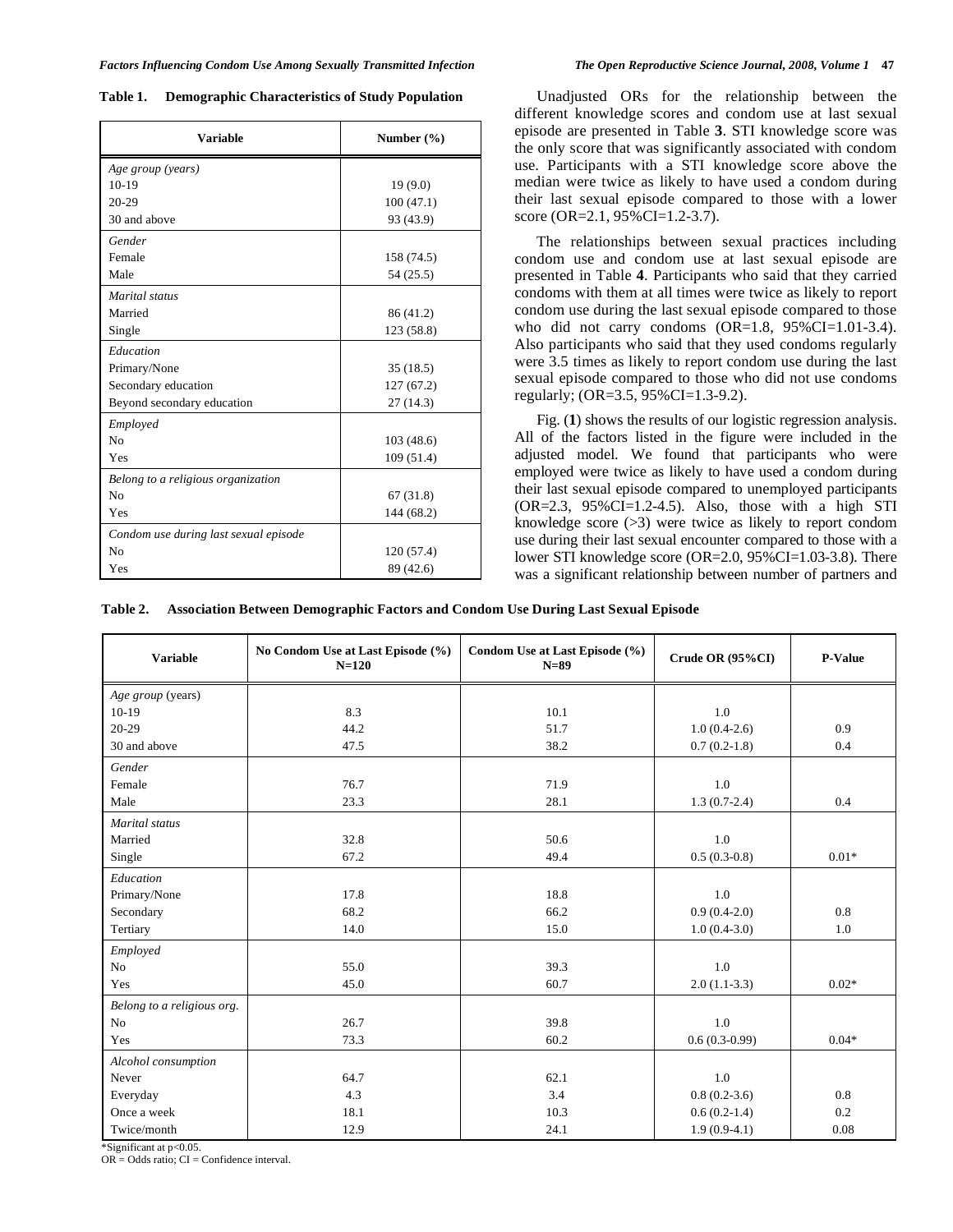| <b>Variable</b>                  | No Condom Use at Last Episode (%)<br>$N = 120$ | Condom Use at Last Episode (%)<br>$N=89$ | Crude OR $(95\%CI)$ | <b>P-Value</b> |
|----------------------------------|------------------------------------------------|------------------------------------------|---------------------|----------------|
| STI knowledge score              |                                                |                                          |                     |                |
| 3 or less                        | 72.5                                           | 56.2                                     | 1.0                 | $0.01*$        |
| >3                               | 27.5                                           | 43.8                                     | $2.1(1.2-3.7)$      |                |
| HIV transmission knowledge score |                                                |                                          |                     |                |
| 1 or less                        | 56.3                                           | 60.2                                     | 1.0                 |                |
| >1                               | 43.7                                           | 39.8                                     | $0.8(0.5-1.5)$      | 0.6            |
| HIV prevention score             |                                                |                                          |                     |                |
| 2 or less                        | 91.3                                           | 92.9                                     | 1.0                 | 0.7            |
| >2                               | 8.7                                            | 7.1                                      | $0.8(0.3-2.3)$      |                |

**Table 3. Association Between Knowledge About STI/HIV and Condom Use During Last Sexual Episode** 

\*Significant at p<0.05.

 $OR = Odds$  ratio;  $CI = Confidence$  interval.

condom use during last sexual episode. Participants who reported having sex with multiple partners were 70% less likely to have used a condom during their last sexual episode compared to those who did not report having multiple partners (OR= 0.3, 95%CI=0.1-0.8). Finally, participants who reported that they belonged to a religious organization were 50% less likely to have used a condom during their last sexual encounter compared to those who did not belong to a religious organization (OR=0.5, 95% CI=0.2-0.9).

# **DISCUSSION**

 An analysis of the potential effect of an expanded global HIV prevention program showed that up to 29 million new HIV infections could be prevented by 2010 [11]. Most HIV/AIDS prevention programs in Jamaica strongly promote condom use [5]. As a result, condom distribution in Jamaica increased from an estimated 2 million per year in the mid-1980's to about 9 million in 1993 [12]. A paper published in 2001 suggested that the proportion of men aged 15-24 reporting consistent condom use in Jamaica was 22% [13]. Another paper published in 1998 found that the proportion of men reporting condom use during the last sexual intercourse with a regular partner was 47% and with a non-regular partner was 77 [14]. Among women, the proportion using condoms was 41% with a regular partner and 73% with a non-regular partner [14]. This survey also found that while "ever use" and

|  | Table 4. Association Between Sexual Practices and Condom Use During Last Sexual Episode |  |  |  |  |
|--|-----------------------------------------------------------------------------------------|--|--|--|--|
|--|-----------------------------------------------------------------------------------------|--|--|--|--|

| <b>Variable</b>                           | <b>No Condom Use at Last Sexual</b><br>Episode $(\%)$ N=120 | <b>Condom Use at Last Sexual</b><br>Episode $(\%)$ N=89 | <b>Crude OR</b><br>$(95\% \text{ CI})$ | <b>P-Value</b> |
|-------------------------------------------|-------------------------------------------------------------|---------------------------------------------------------|----------------------------------------|----------------|
| Multiple partners                         |                                                             |                                                         |                                        |                |
| N <sub>0</sub>                            | 79.2                                                        | 87.5                                                    | 1.0                                    |                |
| Yes                                       | 20.8                                                        | 12.5                                                    | $0.5(0.2-1.2)$                         | 0.1            |
| Discuss AIDS with partner                 |                                                             |                                                         |                                        |                |
| N <sub>0</sub>                            | 32.5                                                        | 25.8                                                    | 1.0                                    |                |
| Yes                                       | 67.5                                                        | 74.2                                                    | $1.4(0.8-2.5)$                         | 0.3            |
| Discuss condom use with partner           |                                                             |                                                         |                                        |                |
| No                                        | 12.7                                                        | 6.7                                                     | 1.0                                    |                |
| Yes                                       | 87.3                                                        | 93.3                                                    | $2.0(0.8-5.4)$                         | 0.2            |
| Carry condoms at all times                |                                                             |                                                         |                                        |                |
| N <sub>0</sub>                            | 75.8                                                        | 62.9                                                    | 1.0                                    |                |
| Yes                                       | 24.2                                                        | 37.1                                                    | $1.8(1.01-3.4)$                        | $0.04*$        |
| Ever experienced condom breakage          |                                                             |                                                         |                                        |                |
| N <sub>0</sub>                            | 43.6                                                        | 31.5                                                    | 1.0                                    |                |
| Yes                                       | 56.4                                                        | 68.5                                                    | $1.7(0.9-3.0)$                         | 0.1            |
| Ever pressured to have sex without condom |                                                             |                                                         |                                        |                |
| N <sub>0</sub>                            | 74.4                                                        | 75.9                                                    | 1.0                                    | 0.8            |
| Yes                                       | 25.6                                                        | 24.1                                                    | $0.9(0.5-1.8)$                         |                |
| Do you use condoms regularly              |                                                             |                                                         |                                        |                |
| No                                        | 45.9                                                        | 19.4                                                    | 1.0                                    | $0.01*$        |
| Yes                                       | 54.1                                                        | 80.6                                                    | $3.5(1.3-9.2)$                         |                |
| Ever met a Community Peer Educator        |                                                             |                                                         |                                        |                |
| N <sub>0</sub>                            | 52.9                                                        | 53.9                                                    | 1.0                                    | 0.9            |
| Yes                                       | 47.1                                                        | 46.1                                                    | $1.0(0.6-1.7)$                         |                |

Significant at p<0.05.

 $OR = Odds$  ratio:  $CI = Confidence$  interval.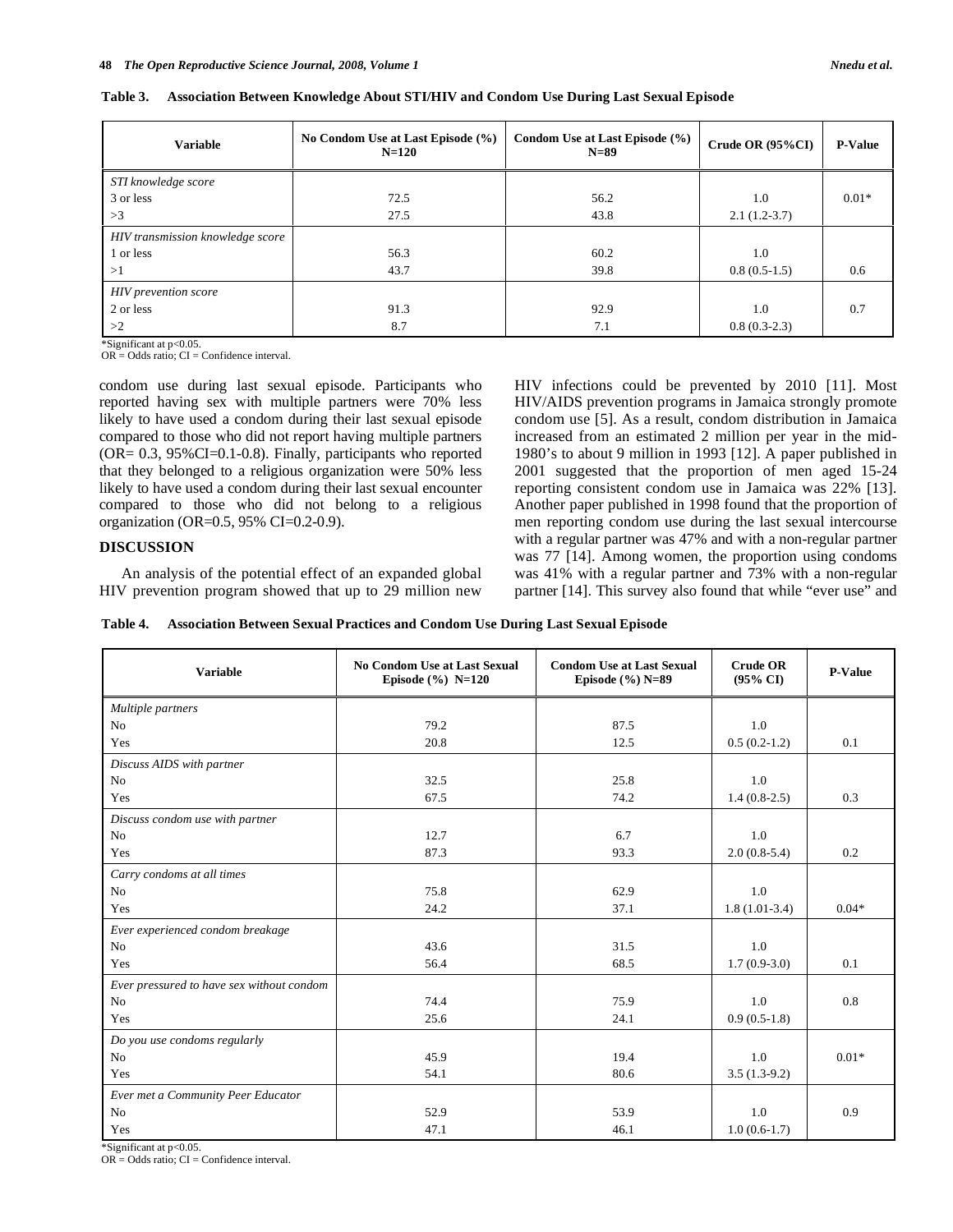

**Fig. (1).** Logistic analysis model for determinants of condom use at last sexual episode. Referent categories include age group 10-19, female gender, married marital status, no employment, STI knowledge score of  $\leq$ 3, does not carry condoms, never experienced condom breakage, does not have sex with multiple partners, and does not belong to a religious organization. Employed participants (OR=2.3, 95%CI=1.2-4.5) and those with high STI knowledge score (OR=2.0, 95%CI=1.03-3.8) were significantly more likely to have used a condom at last sexual episode. Those with multiple partners (OR=0.3, 95%CI=0.1-0.8) and those who belonged to a religious organization (OR=0.5, 95%CI=0.2-0.9) were less likely to report condom use at last sexual episode.

"episodic use" of condoms was relatively high in Jamaica, consistent condom use was less common. Our study shows that only 47% of men and 41% of women in Montego Bay reported condom use at the last sexual episode. This information suggests that despite the proven efficacy of condoms at preventing HIV/AIDS and other STIs [8-10], and the efforts over the years to increase condom use there are still barriers to the use of condoms in Jamaica.

 Knowledge of HIV transmission and prevention in our study group was generally low as indicated by our low median scores. The HIV/AIDS Behavioral Surveillance Survey, Jamaica 1999-2000 also reported that knowledge of specific aspects of HIV prevention and methods of transmission, particularly regarding ways that HIV cannot be transmitted (such as by mosquito bites or by sharing a meal) needs to be improved [15].

 After controlling for other factors, employment was found to be significantly associated with condom use during the last sexual episode. Those who were employed were 2.3 times as likely to have used a condom during their last sexual episode compared to those unemployed. This finding seems to be supported by other studies on condom use which have shown that higher socioeconomic status is associated with increased likelihood of condom use [16]. Employment is often associated with a higher level of education and socioeconomic status. This finding highlights the urgency to re-evaluate current programs related to increasing condom use among socio-economically disadvantaged groups in Jamaica.

 In this study, participants with the ability to list the names of STIs, including HIV, and their symptoms were significantly more likely to report condom use during their last sexual episode. Thus, familiarity (probably personal experience) with the harmful effects of STIs seems to be a strong predictor of condom use. Individuals who are unaware of the various STIs and their symptoms often have a lower perception of risk. Some studies have suggested that greater HIV/AIDS knowledge and perception of risk is associated with greater condom use and safer sex practices [17, 18]. Other studies have associated lower risk perception with higher rates of HIV infection [19]. Hence educating people in Montego Bay, the Parish of St. James, and Jamaica as a whole, about the various STIs and their symptoms may increase risk perception and condom use.

 Our study also showed that individuals with multiple sexual partners were less likely to report condom use during their last sexual episode compared to those with one sexual partner. This is of concern since individuals with multiple sexual partners who do not use condoms are at a high risk of contracting STIs. The findings of studies on condom use in relation to number of sexual partners appear to be inconsistent. Some studies suggest that there is greater condom use among individuals with multiple partners [20-22] while others report decreased condom use particularly among women [18] and adolescents [23] with multiple partners. It is also important to note that some investigators have shown that individuals report greater condom use with non-regular sexual partners as compared to regular partners [14]. A possible explanation for